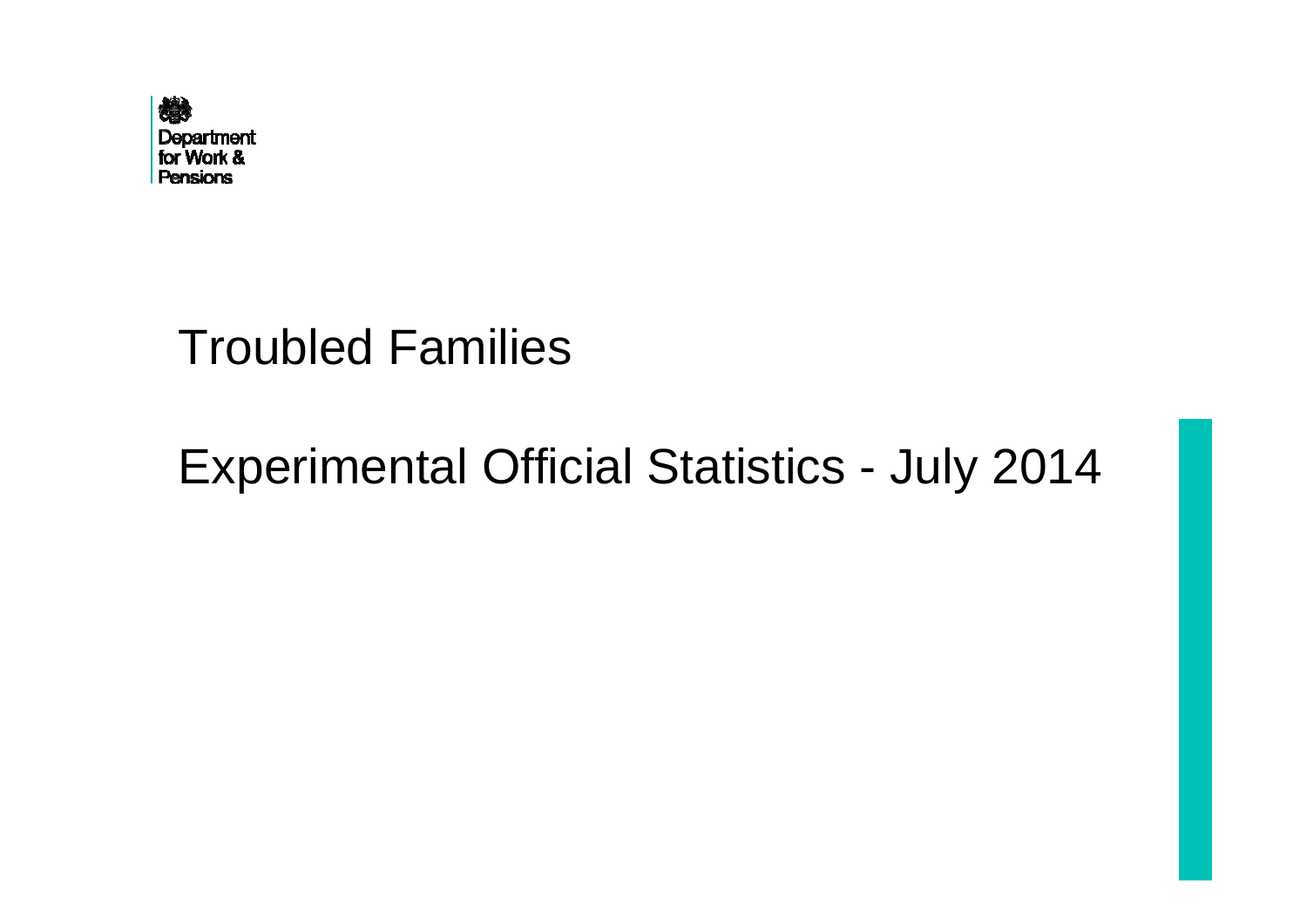### **Contents**

| <b>Section</b> | Page |
|----------------|------|
|----------------|------|

| Background                                                                               | 3  |
|------------------------------------------------------------------------------------------|----|
| <b>Context and Coverage</b>                                                              | 4  |
| Summary                                                                                  | 5  |
| Characteristics of individuals                                                           | 6  |
| P45 employment starts and outcomes since April 2012 for individuals                      |    |
| Aligning DWP Data with DCLG's Troubled Families criteria                                 | 8  |
| Household-level benefits, P45 employment starts and outcomes since randomised start date | 9  |
| Comparison of DWP markers and outcomes with DCLG published figures                       | 10 |
| <b>Tables</b>                                                                            | 11 |
| <b>Future Publication</b>                                                                | 13 |
| <b>Glossary of Terms</b>                                                                 | 14 |
| Related publications                                                                     | 15 |
| <b>Technical Annex</b>                                                                   |    |
| General                                                                                  | 16 |
| Out of work benefit records                                                              | 17 |
| P45 employment records                                                                   | 18 |
| Converting from individual records to households                                         | 19 |
| Randomising start dates                                                                  | 20 |

### **Author(s) contact details:**

Sharon Moore Social Justice Analysis Division, Strategy Department for Work and Pensions Email sharon.moore5@dwp.gsi.gov.uk Direct line 0114 294 8480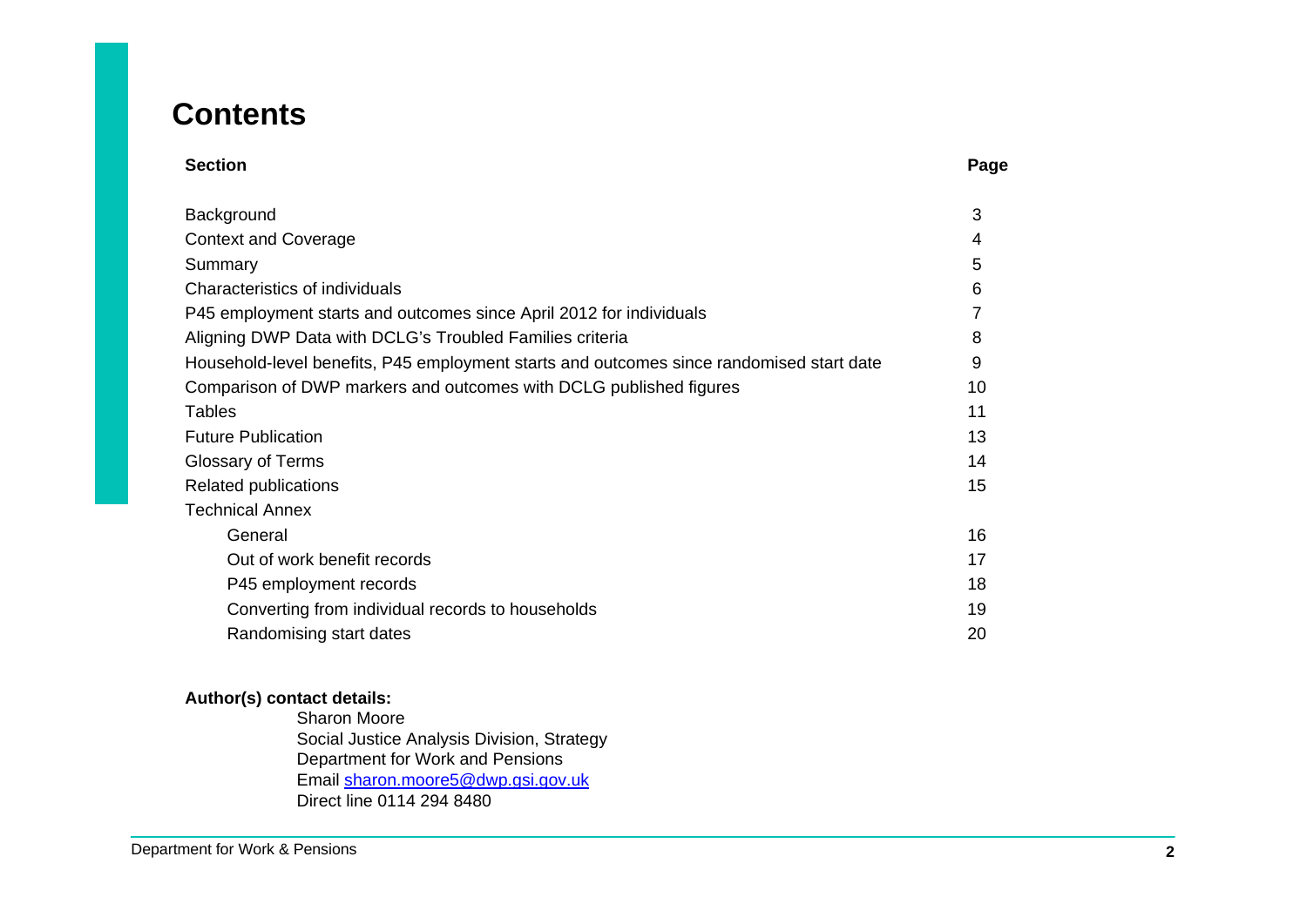### <span id="page-2-0"></span>**Background**

- • The Troubled Families programme was launched by the Prime Minister in December 2011 and began in April 2012. The programme is led by the Department for Communities & Local Government, and is a crossdepartmental initiative to change how Government intervenes and helps families with multiple problems.
- • The programme is delivered by local authorities on a payment-by-results basis. Families are eligible if they meet 3 out of 4 criteria based on:
	- crime and anti-social behaviour;
	- education and truancy;
	- worklessness; and
	- a fourth criterion at the discretion of the relevant local authority.
- • On 4th March 2013, the Department for Work & Pensions (DWP) and the Department for Communities & Local Government (DCLG) published a Delivery Agreement designed to boost employability and employment for Troubled Families, and DWP has 152 dedicated Troubled Family Employment Advisers seconded with local authorities to support this.
- • Local authorities receive an initial attachment fee when they start working with a Troubled Family, and are able to claim a further results-based payment if they achieve either of the following outcomes:
	- Reduced school exclusions, and reduced anti-social behaviour, and reduced offending; or progress towards employment; or
	- At least one adult in the family moves off out of work benefits into continuous employment.
- • Complementary to employment support received through local authorities, individuals on the Troubled Families programme may also receive employment support though DWP provision, including Jobcentre Plus support and contracted employment programmes such as the Work Programme and European Social Fund (ESF) Support for Families with Multiple Problems.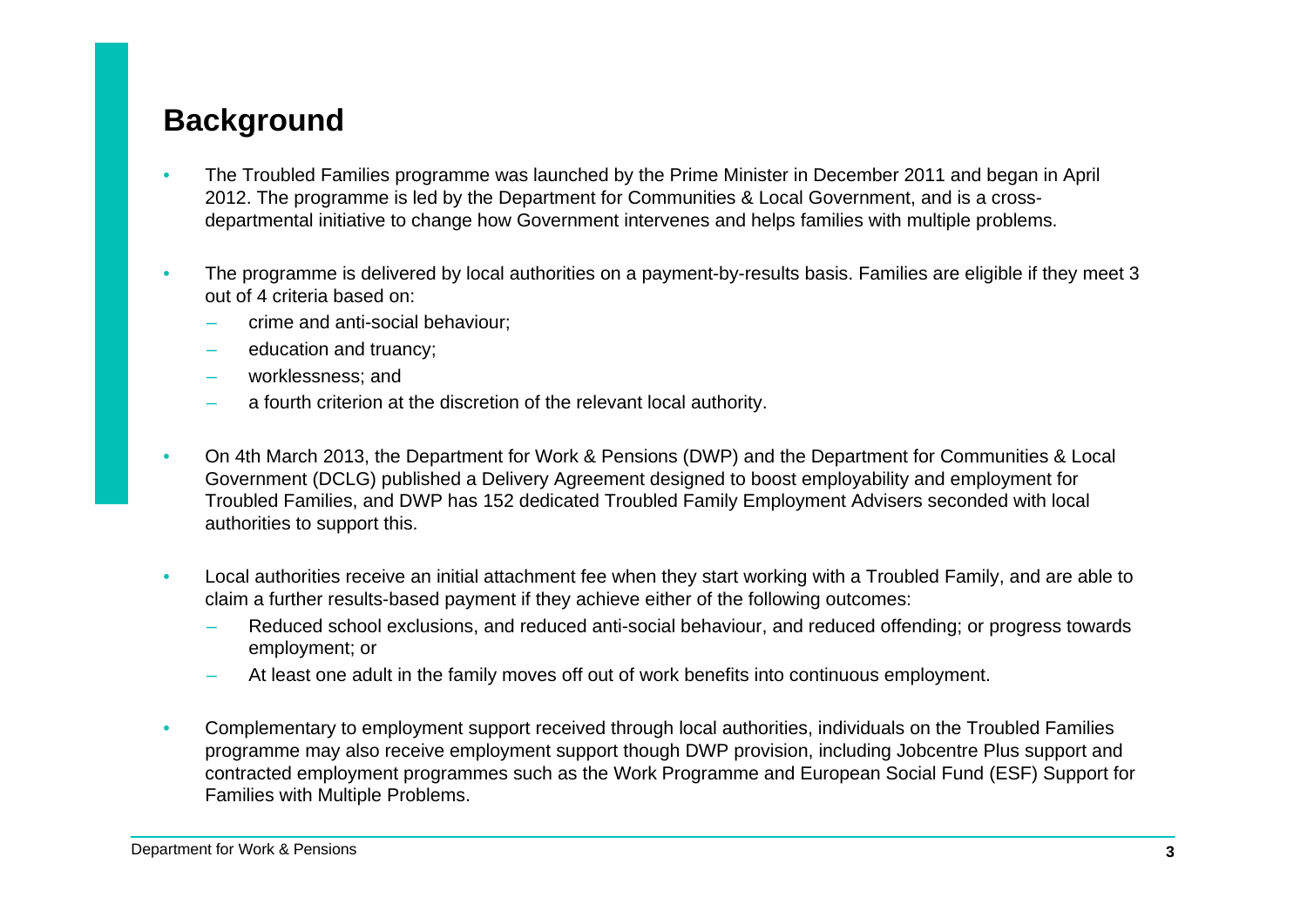### <span id="page-3-0"></span>**Context and Coverage**

#### **Context**

• DWP published two ad hoc statistical releases, in November 2013 and January 2014, setting out employment starts for individuals on the Troubled Families programme. Those releases acknowledged that further analysis was required to address caveats on the data. This analysis has now been completed, and the results are presented in this release.

#### **Coverage**

- • This release presents a further insight into the benefit and employment status of individuals on the Troubled Families programme and identified as receiving an out of work benefit.
- • DWP will not work with all Troubled Families or with every individual in a Troubled Family, only those who are claiming an out of work benefit. This release is therefore not based on all Troubled Families being worked with by local authorities, but the individuals who DWP has supported during the life of the programme and who are identified with a Troubled Families marker on DWP systems.
- • This release sets out employment starts and outcomes for individuals who have a Troubled Families marker set on DWP systems. It does not consider what would have happened in the absence of the Troubled Families programme.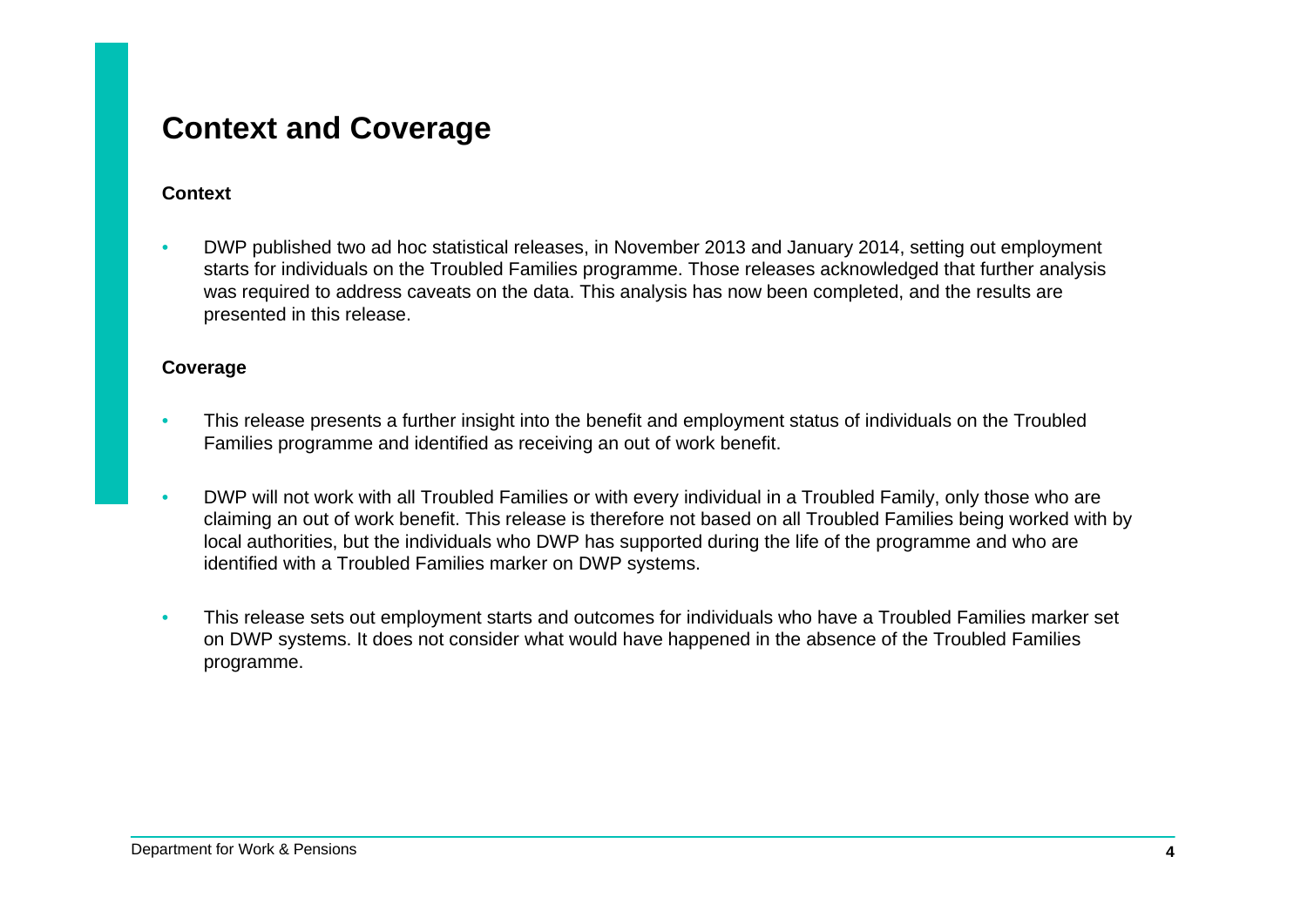### <span id="page-4-0"></span>**Summary**

- • At the end of July 2014 76,000 individuals had been identified on DWP's systems as having been on the Troubled Families programme and in receipt of an out of work benefit since the programme started in April 2012.
- • Women make up 68 per cent of these individuals. 28 per cent of all individuals were women between the ages of 35 and 44. 31 per cent were either women whose initial main benefit was Income Support, the next largest group was men whose initial main benefit was Jobseeker's Allowance (18 per cent).
- • Since April 2012 14,400 of the 76,000 individuals have made at least one P45 employment start, and of these, 7,200 became sustained job outcomes. Previously released figures<sup>(1)</sup> showed for 45,100 individuals with a marker set at November 2013, 7,500 people hade made at least one P45 employment start.
- •The 76,000 individuals equate to approximately 66,100 households.
- • Local authorities will not have been working with all Troubled Families since April 2012. DWP has assigned randomised programme start dates in line with the rate of recruitment to the programme in order to estimate the number of employment outcomes achieved whilst households were on the Troubled Families programme.
- • 69,100 individuals in 61,300 households have had a spell on out of work benefits following their randomised start date. Of the 61,300 households, 8,300 have seen an individual achieve at least one P45 employment start. Of these 3,300 have become sustained employment outcomes to date.
- • The figures in this release are labelled as experimental which is consistent with UK Statistical Authority guidance on new statistical outputs. This helps to identify the figures as new and the particular assumptions and methods applied are explained in the Technical Annex. For more information and guidance on the use of experimental statistics, please visit the following page on the ONS website:

http://www.ons.gov.uk/ons/guide-method/method-quality/general-methodology/guide-to-experimental-statistics/index.html

• If you have any feedback on the content of the statistics, then we would be pleased to receive this using the following email address: sharon.moore5@dwp.gsi.gov.uk

Notes: (1) "Job starts for individuals on the Troubled Families programme" published by DWP in January 2014 at https://www.gov.uk/government/publications/job-starts-for-individuals-on-the-troubled-families-programme--2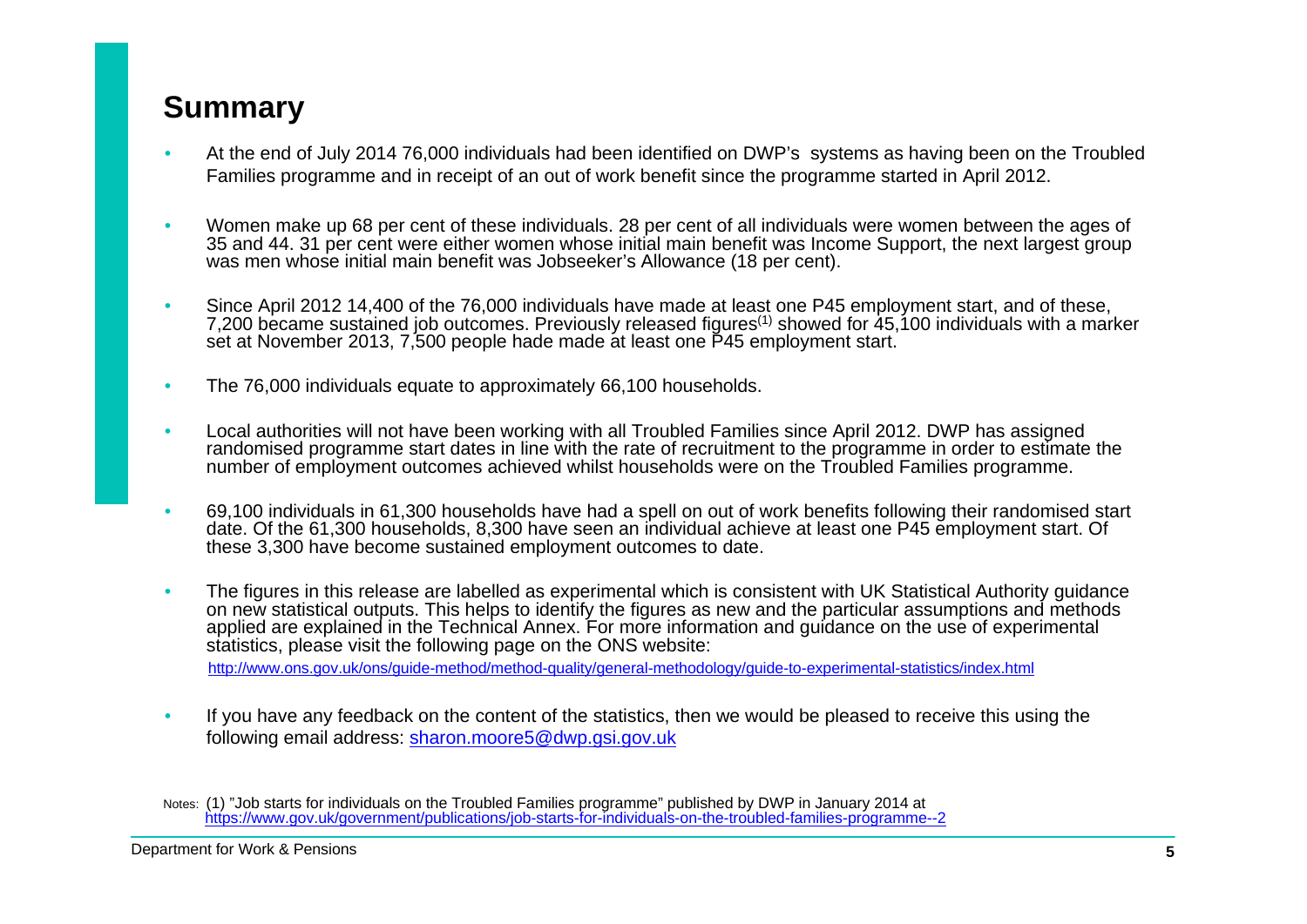### <span id="page-5-0"></span>**Characteristics of individuals on out of work benefits and in Troubled Families by age, gender and main benefit**

**Chart 1: Individuals with a DWP Troubled Families marker, by age (1) and gender** •



**Chart 2: Individuals with a DWP Troubled Families marker, by first benefit (2) and gender** 



- At the end of July 2014, markers were set on DWP's Labour Market System for 76,000 individuals who have been in receipt of an out of work benefit since the Troubled Families programme started in April 2012.
- • Women make up 68 per cent of these individuals and men 32 per cent. This shows a marked difference from the wider out of work benefit population during the same timeframe where the proportion of men and women has been approximately equal (3).
- • Chart 1 shows a further breakdown of gender by age group and shows that just over three quarters of individuals are under the age of 45. Around 3 in 10 individuals were women between the ages of 35 and 44, compared with the wider benefit population where around 1 in 10 $(3)$  were women in this age group.
- • Chart 2 shows the breakdown of the same individuals by their first out of work benefit since April 2012. It is possible for individuals to be on more than one benefit at one time, in these cases a benefit hierarchy has been used to assign main benefit (details are given in the Technical Annex).
- • For 34 per cent of individuals, Jobseeker's Allowance was the first main benefit since April 2012, for 33 per cent their first main benefit was Income Support and for 27 per cent this was either Employment Support Allowance or Incapacity Benefit.
- • 31 per cent of the individuals identified were females whose initial main benefit was Income Support, the next largest group being males on Jobseeker's Allowance (18 per cent).

#### **Footnotes**

(1) Age is taken as at 30 $_{\rm th}$  April 2014. Of the 76,000 markers in place, 400 were either not of working age at that time or their gender is missing.

(2) JSA: Jobseeker's Allowance, ESA: Employment and Support Allowance, CA: Carer's Allowance, IS: Income Support, IB: Incapacity Benefit and SDA: Severe Disablement Allowance

(3) Data from DWP Tabulation Tool.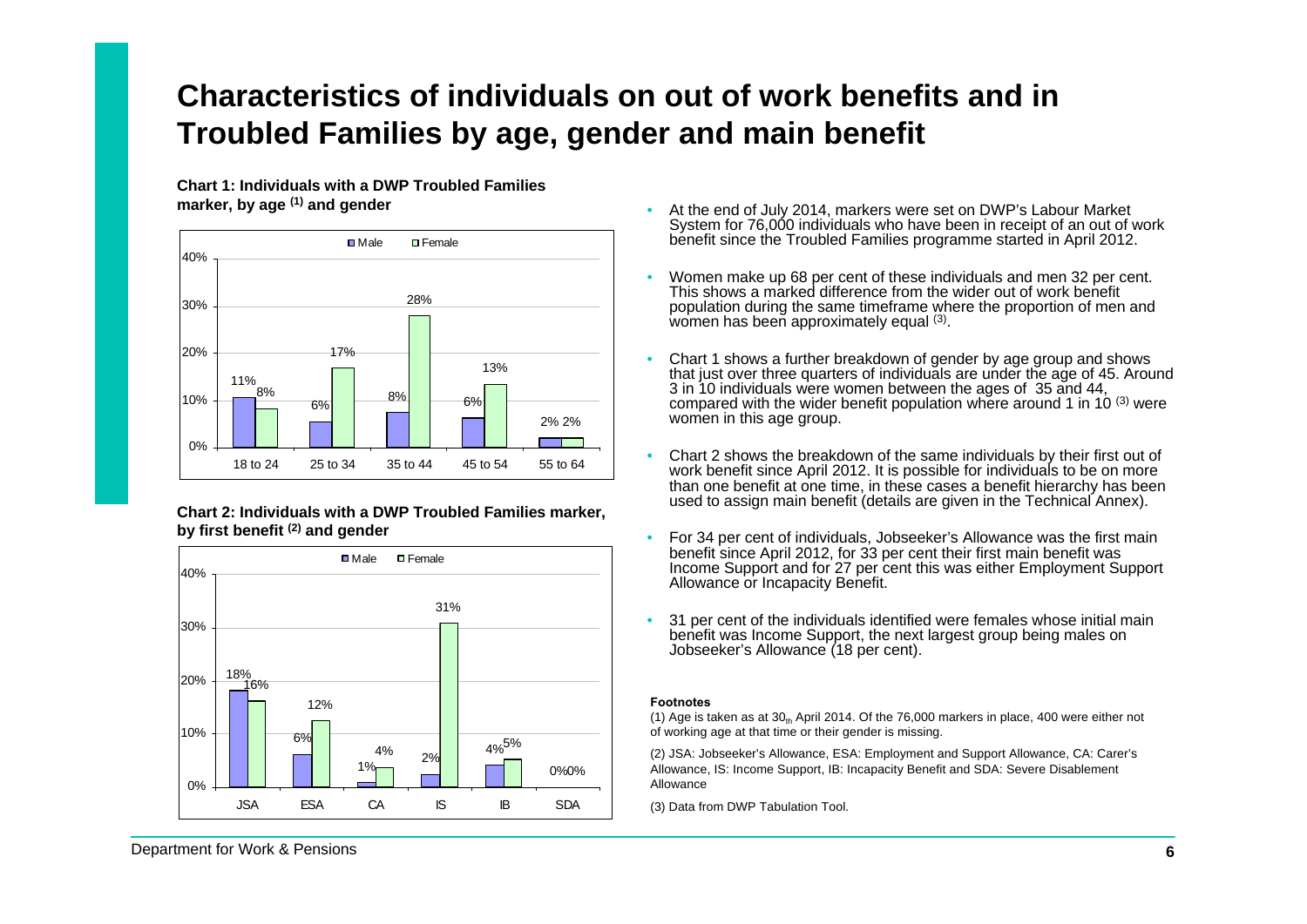### <span id="page-6-0"></span>**P45 employment starts and sustained employment outcomes since April 2012 by age, gender and main benefit**

•

•

**Chart 3: Breakdown of 14,400 employment starts since April 2012 by age (1) and gender** 



**Chart 4: Breakdown of 7,200 employment outcomes since April 2012 by age (1) and gender** 



- • DWP does not hold start dates for individuals on the Troubled Familiesprogramme. Rather the marker shows that people were on the programme *at some stage*.
- This slide reports on P45 employment since April 2012 for individuals on the Troubled Families programme at some stage. The employment starts may have occurred before or after an individual was being worked with by a local authority under the Troubled Families programme. See page 9 for estimates of the level of employment starts/outcomes achieved whilst families were working with a local authority through the Troubled Families programme.
- Of 76,000 individuals identified as being in a Troubled Family on DWP systems 14,400 individuals have started a period of P45 employment since April 2012. This figure includes all P45 employment spells of at least one day duration which do not overlap with a spell on benefits<sup>(2)</sup>.
- • Chart 3 shows the breakdown by age and gender for these individuals. 20 per cent of employment starts came from women aged 35-44, although this group make up 28 per cent of those identified in general. Conversely, 23 per cent of men aged 18-24 started a period of P45 employment, whereas only 11 per cent of individuals identified come from this group.
- • 7,200 individuals have achieved a sustained employment outcome which followed an out of work benefit in the period since April 2012. Chart 4 shows those employment starts in Chart 3 which have become a sustained employment outcome (3).

#### **Footnotes**

(1) Age is taken at 30<sup>th</sup> April 2014. There are less than 50 individual with employment starts or outcomes who were not of working age at this date, or whose gender is missing.

(2) Out of work benefit spells and P45 employment records may legitimately overlap. To align with the Troubled Families Financial Framework, in these cases the employment start date is recorded only from the day after a benefit spell ended. More information is included in the Technical Annex.

(3) To achieve a sustained employment outcome, an individual on JSA needs to have been in employment for 26 weeks; for all other out of work benefits the period for sustainment is 13 weeks.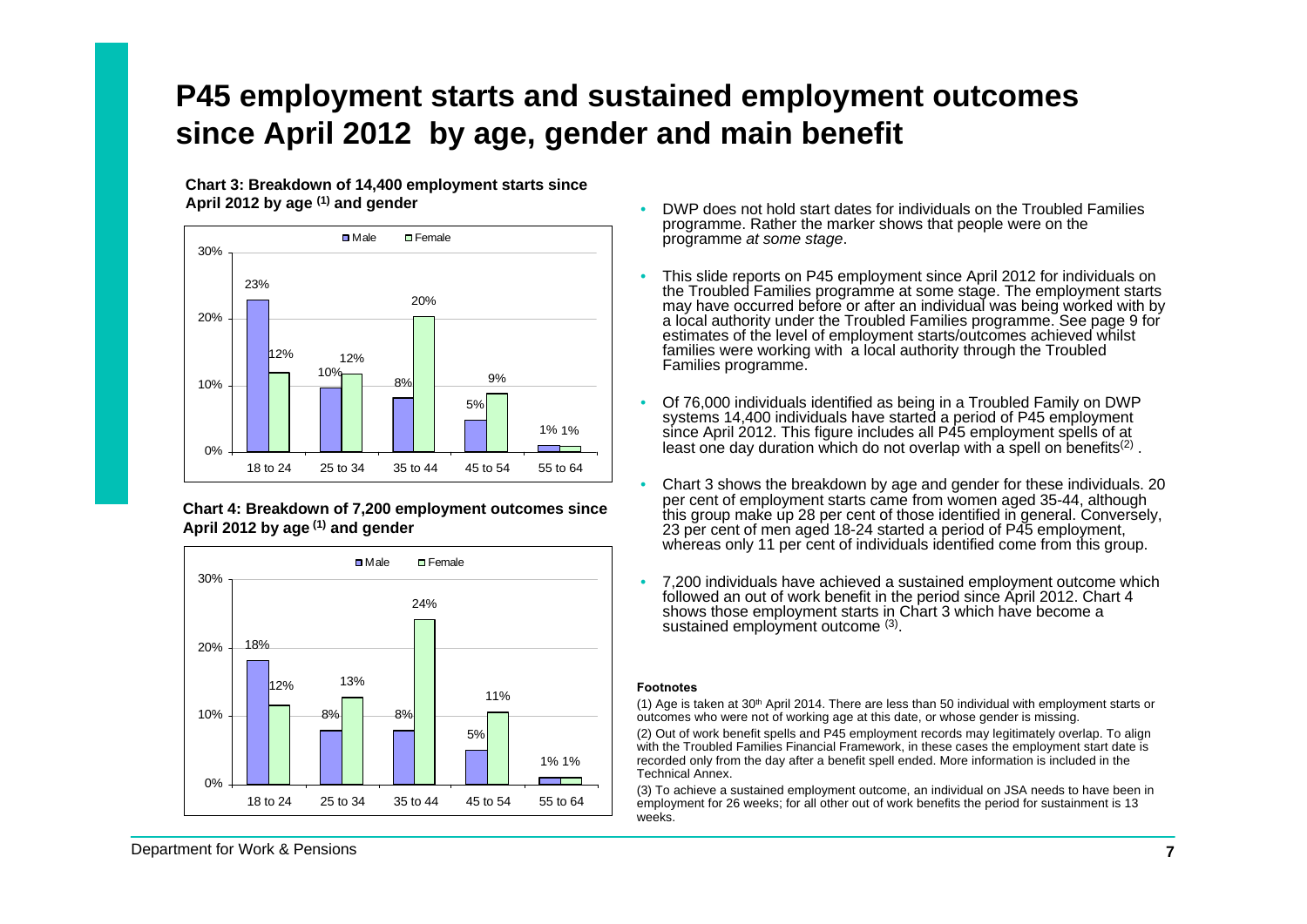### <span id="page-7-0"></span>**Aligning DWP data with DCLG's Troubled Families criteria**

#### **Individuals to Families**

- • DWP benefits information is generally recorded at individual level. DCLG report outcomes for families. The Troubled Families Financial Framework allows a local authority to claim a results payment for a family it is working with if an adult in that household moves off an out of work benefit and into continuous employment.
- • To allow DWP to estimate outcomes at a family level, Unique Property Reference Numbers (UPRNs) have been used, with individuals at a shared UPRN assumed to be from the same household. Further detail is given at the Technical Annex.
- • Using the Unique Property Reference Number has the effect of converting the 76,000 individuals identified on DWP systems into 66,100 households.

#### **Randomised Start Dates**

- • DWP does not hold start dates for individuals on the Troubled Families programme. Rather the marker shows that people were on the programme *at some stage*. Data on page 7 includes all employment starts and outcomes since the programme started in April 2012. In reality, local authorities have recruited to the programme gradually. Therefore not all employment starts and outcomes shown on page 7 will have happened since the individual started on the programme, but without a recorded start date, we cannot know whether an individual with a marker moved into employment before, during or after receiving support from a local authority under the Troubled Families programme.
- • Randomised start dates have been used to estimate the number of outcomes achieved following receipt of support through the Troubled Families programme. Randomised start dates were assigned in line with the rate at which local authorities recruited families to the programme. Further detail is given at the Technical Annex.
- • Applying randomised start dates reduces the 66,100 total households to 61,300 households which contain at least one individual who has been in receipt of an out of work benefit since their randomised start date.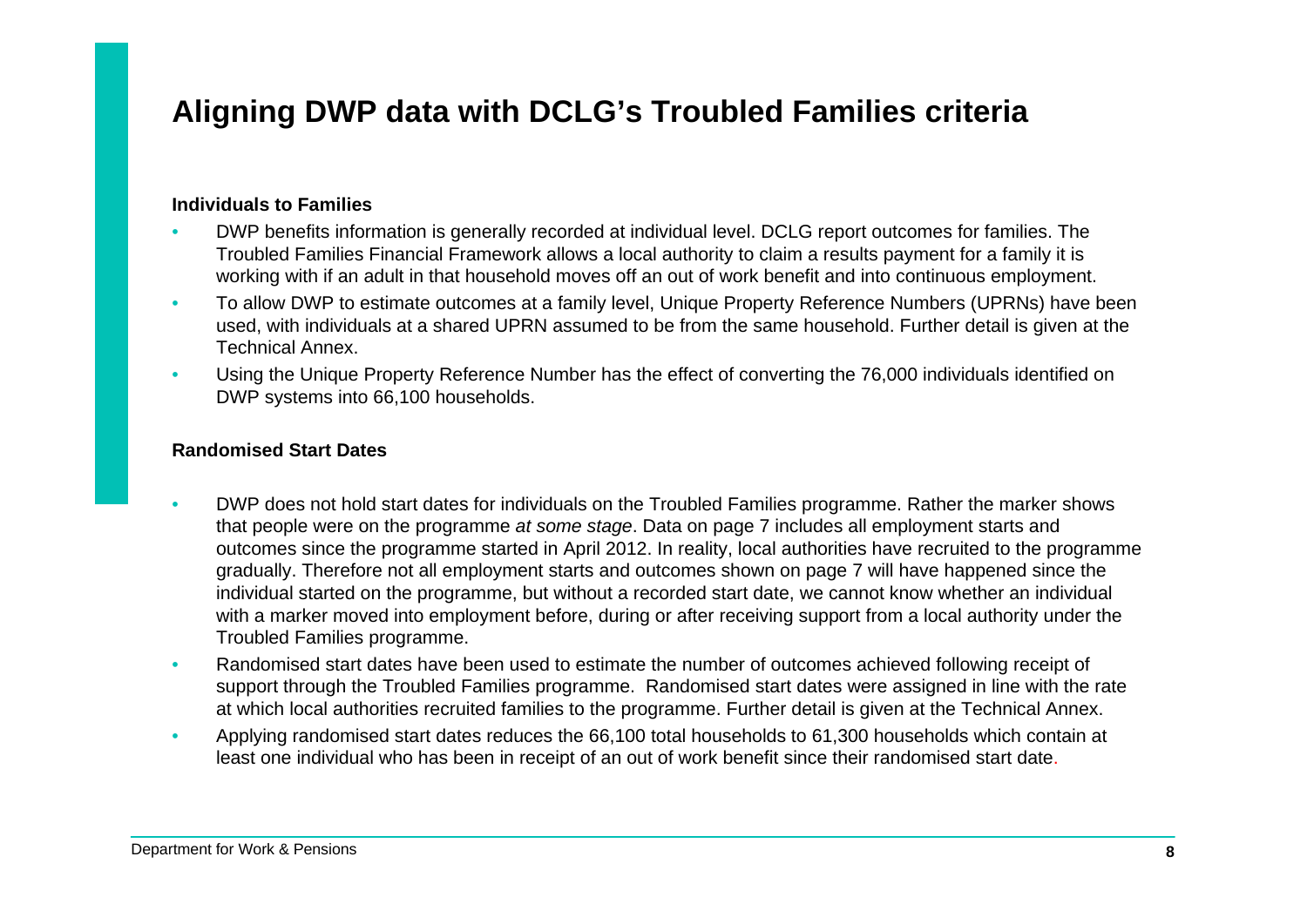### <span id="page-8-0"></span>**Benefit information, P45 employment starts and sustained outcomes for households containing an individual on an out of work benefit since randomised start date**

- • 61,300 households contain at least one adult who has claimed an out of work **for households since randomised start date**  benefit since their randomised start date.
- • Of these, 8,300 households contain at least one adult who has started a spell in P45 employment.
- • Of these employment starts:
	- •3,300 have become sustained employment outcomes (1);
	- •3,100 were still open at time of measurement, but had not yet **IS**, 32% lasted long enough to be classed as sustained;
	- • 2,000 had ended, and did not last long enough to be classed as sustained.
- • Around a third of households have Income Support as their first main benefit since randomised start date, with similar proportions on Employment Support Allowance and Jobseeker's Allowance.
- There is limited overlap between Troubled Families and European Social **Table 1: Data for Chart 5** Fund Support for Families with Multiple Problems provision. 2,500 of the 61,300 households have received ESF provision since April 2012.

#### Footnotes:

(2) Individuals may be in receipt of more than one out of work benefit, the method of assigning a benefit is set out in more detail in the Technical Annex.

(3) Less than 50 households had Severe Disablement Allowance as either their first benefit since randomisation or their benefit prior the a sustained employment outcome.

### **Chart 5: Breakdown of the first main benefit (2)**



| First main benefit for households         |               |
|-------------------------------------------|---------------|
| since randomised start date.              | <b>Number</b> |
| Jobseeker's Allowance                     | 18,200        |
| <b>Employment &amp; Support Allowance</b> | 18,600        |
| Income Support                            | 19,700        |
| Incapacity Benefit                        | 2,500         |
| Carer's Allowance                         | 2,300         |
| Severe Disablement Allowance (3)          |               |
| Total                                     | 61,300        |

<sup>(1)</sup> To achieve a sustained employment outcome, an individual on JSA needs to have been in employment for 26 out of 30 weeks; for all other out of work benefit the period for sustainment is 13 weeks.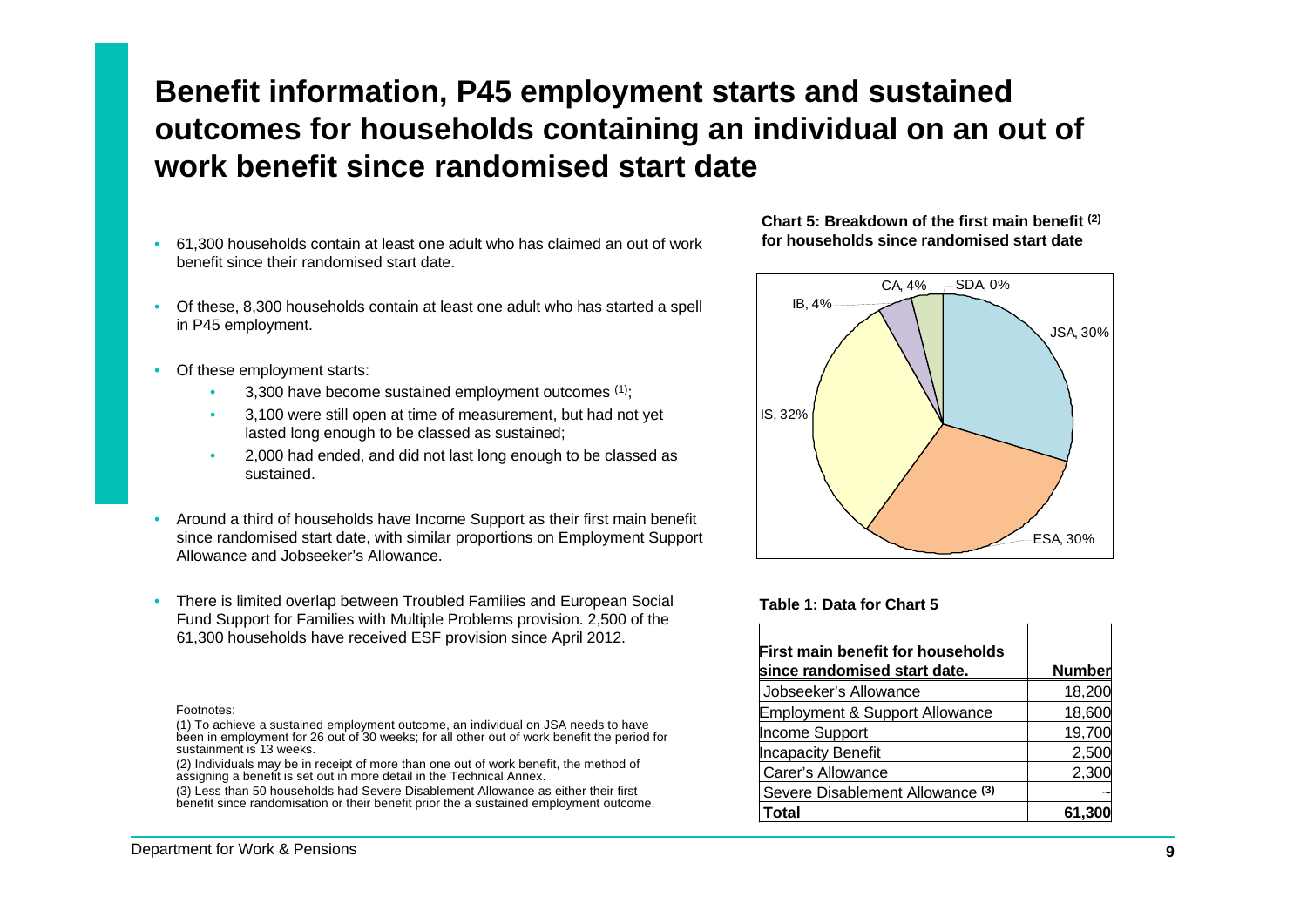### <span id="page-9-0"></span>**Comparison of DWP markers and outcomes with DCLG published figures**

Direct comparison between the figures in this release and those published by DCLG is hampered by differences in data collection and collation methods.

#### **Participants**

- • DCLG published data shows that local authorities were working with 110,615 families at the end of June 2014. This release covers an estimated 66,100 families based on the markers set on DWP's Labour Market System.
- • Not all Troubled Families will include an adult on an out of work benefit. DCLG's "Understanding Troubled Families" Report (July 2014) found that of those surveyed, 83 per cent of families were receiving an out of work benefit.
- • DWP markers are set by Troubled Families Employment Advisers based on information from local authorities. This manual process means there are lags in marker application. It is expected that DWP marker numbers will continue to rise.
- • Despite the difference in overall numbers, the dataset of 66,100 households is considered large enough to give a useful insight into characteristics and employment history.

#### **Employment outcomes**

- • DCLG published figures show 4,555 employment outcomes claimed by local authorities to the end of May 2014. This release observes 3,300 employment outcomes for those with a marker applied on the Labour Market System. Three main factors explain this difference:
	- • **Marker coverage:** As described above, there are likely to be individuals in Troubled Families and on out of work benefits who do not currently have a DWP marker applied. Any employment outcomes would not be captured for this group in DWP data.
	- • **P45 data:** This release uses HMRC P45 data to observe employment outcomes. P45 data does not include any self-employment, and has historically underreported low-paid employment.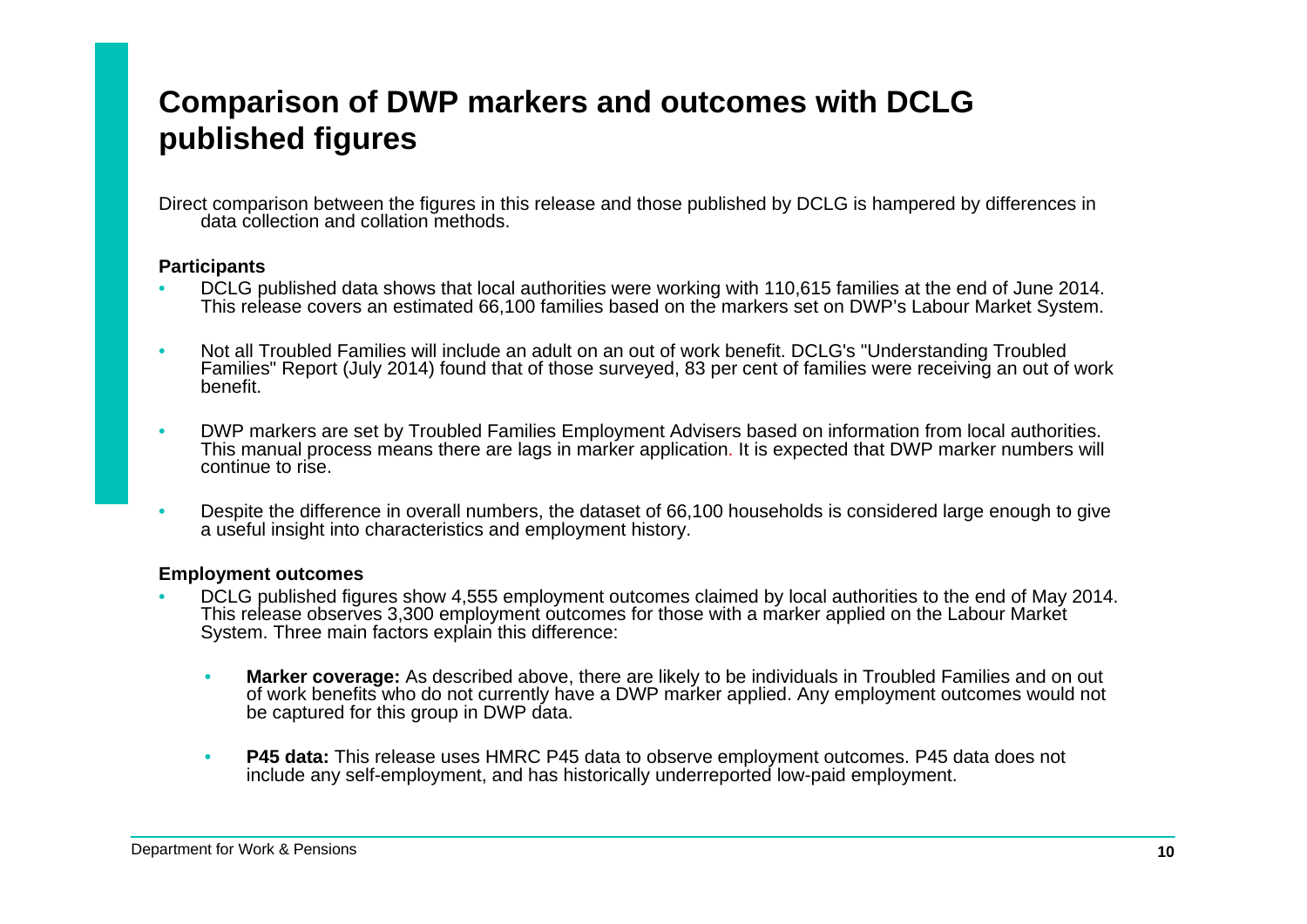### <span id="page-10-0"></span>**Tables – Data for Charts 1 and 2**

**Families marker, by age <sup>(1)</sup> and gender marker, by first benefit <sup>(2)</sup> and gender** 

| Gender  | Age                               | <b>Number</b> |
|---------|-----------------------------------|---------------|
| lFemale | 18 to 24                          | 6,300         |
|         | 25 to 34                          | 12,700        |
|         | 35 to 44                          | 21,100        |
|         | 45 to 54                          | 10,100        |
|         | 55 to 64                          | 1,600         |
| Male    | 18 to 24                          | 7,900         |
|         | 25 to 34                          | 4,200         |
|         | 35 to 44                          | 5,700         |
|         | 45 to 54                          | 4,600         |
|         | 55 to 64                          | 1,500         |
|         | Not of working age/gender missing | 400           |
| Total   |                                   | 76,000        |

## **Table 2: Individuals with a Troubled Table 3: Individuals with a Troubled Families**

| Gender         | Initial main benefit | <b>Number</b> |
|----------------|----------------------|---------------|
| Female         | JSA                  | 12,200        |
|                | <b>ESA</b>           | 9,400         |
|                | <b>ICA</b>           | 2,800         |
|                | IS                   | 23,300        |
|                | ΙB                   | 4,000         |
|                | <b>SDA</b>           |               |
| Male           | <b>JSA</b>           | 13,800        |
|                | <b>ESA</b>           | 4,600         |
|                | <b>ICA</b>           | 700           |
|                | IS                   | 1,800         |
|                | IB                   | 3,100         |
|                | $SDA$ (3)            |               |
| Gender missing |                      | 10C           |
| Total          |                      | 76,000        |

#### **Footnotes**

(1) Age is taken as at  $30<sub>th</sub>$  April 2014.

(2) JSA: Jobseekers Allowance, ESA: Employment and Support Allowance, CA: Carer's Allowance, IS: Income Support, IB: Incapacity Benefit and SDA: Severe Disablement Allowance

(3) Fewer than 50 households had Severe Disablement Allowance as their initial main benefit.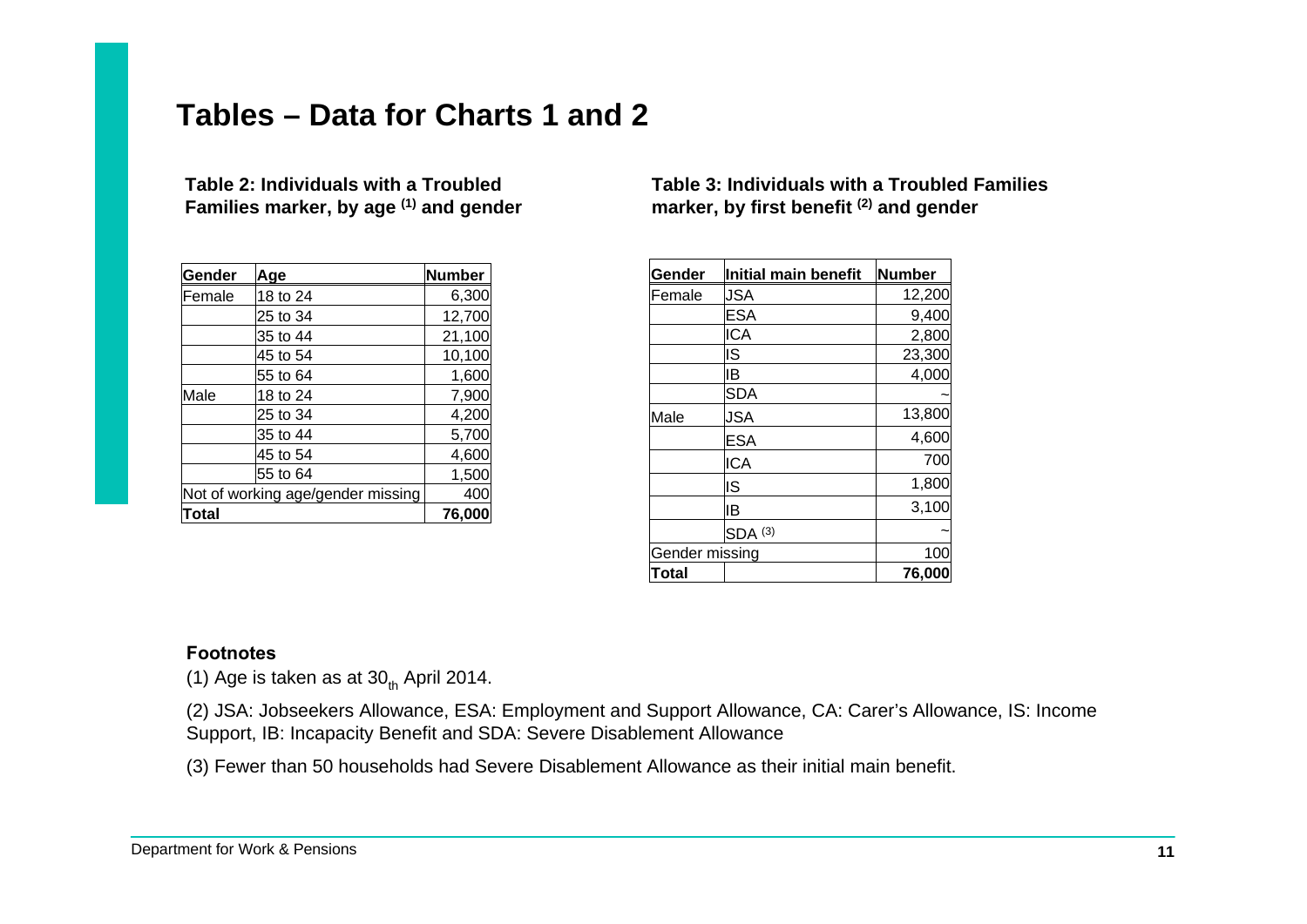### **Tables – data for Charts 3 and 4**

age <sup>(1)</sup> and gender **general contract and general contract of the general contract of the general contract of the general contract of the general contract of the general contract of the general contract of the general con** 

| Gender | Age       | Number |
|--------|-----------|--------|
| Female | 18 to 24  | 1,700  |
|        | l25 to 34 | 1,700  |
|        | 35 to 44  | 2,900  |
|        | l45 to 54 | 1,300  |
|        | l55 to 64 | 100    |
| Male   | 18 to 24  | 3,300  |
|        | 25 to 34  | 1,400  |
|        | 35 to 44  | 1,200  |
|        | 45 to 54  | 700    |
|        | 55 to 64  | 100    |
| Total  |           | 14,400 |

### **Table 4: Breakdown of 14,400 Table 5: Breakdown of 7,200 employment**  outcomes since April 2012 by age <sup>(1)</sup> and

| Gender | Age      | Number |
|--------|----------|--------|
| Female | 18 to 24 | 800    |
|        | 25 to 34 | 900    |
|        | 35 to 44 | 1,700  |
|        | 45 to 54 | 800    |
|        | 55 to 64 | 100    |
| Male   | 18 to 24 | 1,300  |
|        | 25 to 34 | 600    |
|        | 35 to 44 | 600    |
|        | 45 to 54 | 400    |
|        | 55 to 64 | 100    |
| Total  |          | 7,200  |

#### **Footnotes**

(1) Age is taken as at 30<sup>th</sup> April 2014. Of the 76,000 markers in place, fewer than 50 individuals with employment starts or outcomes were not of working age at this date (but have been during the programme), or their gender is missing.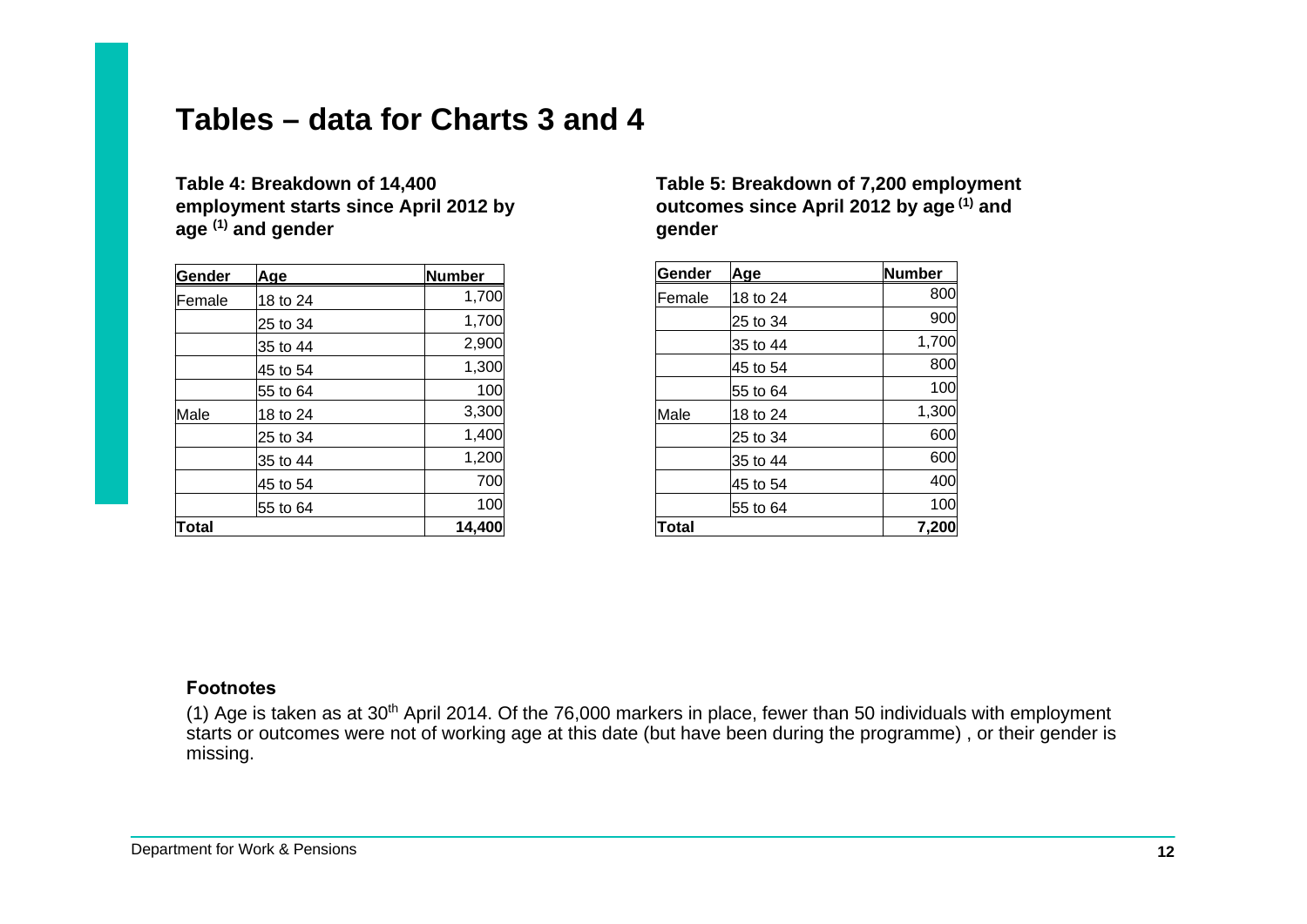### <span id="page-12-0"></span>**Future Publication**

The figures in this release are labelled as experimental which is consistent with UK Statistics Authority guidance on new statistical outputs. This helps to identify the figures as new, and the assumptions and methods applied are explained in the Technical Annex. For more information and guidance on the use of experimental statistics, please visit the following page on the ONS website:

http://www.ons.gov.uk/ons/guide-method/method-quality/general-methodology/guide-to-experimentalstatistics/index.html

We would welcome feedback on the content and presentation of the statistics, please send this to: sharon.moore5@dwp.gsi.gov.uk

Pending comments and feedback on this release, the next release in this series is planned for March 2015.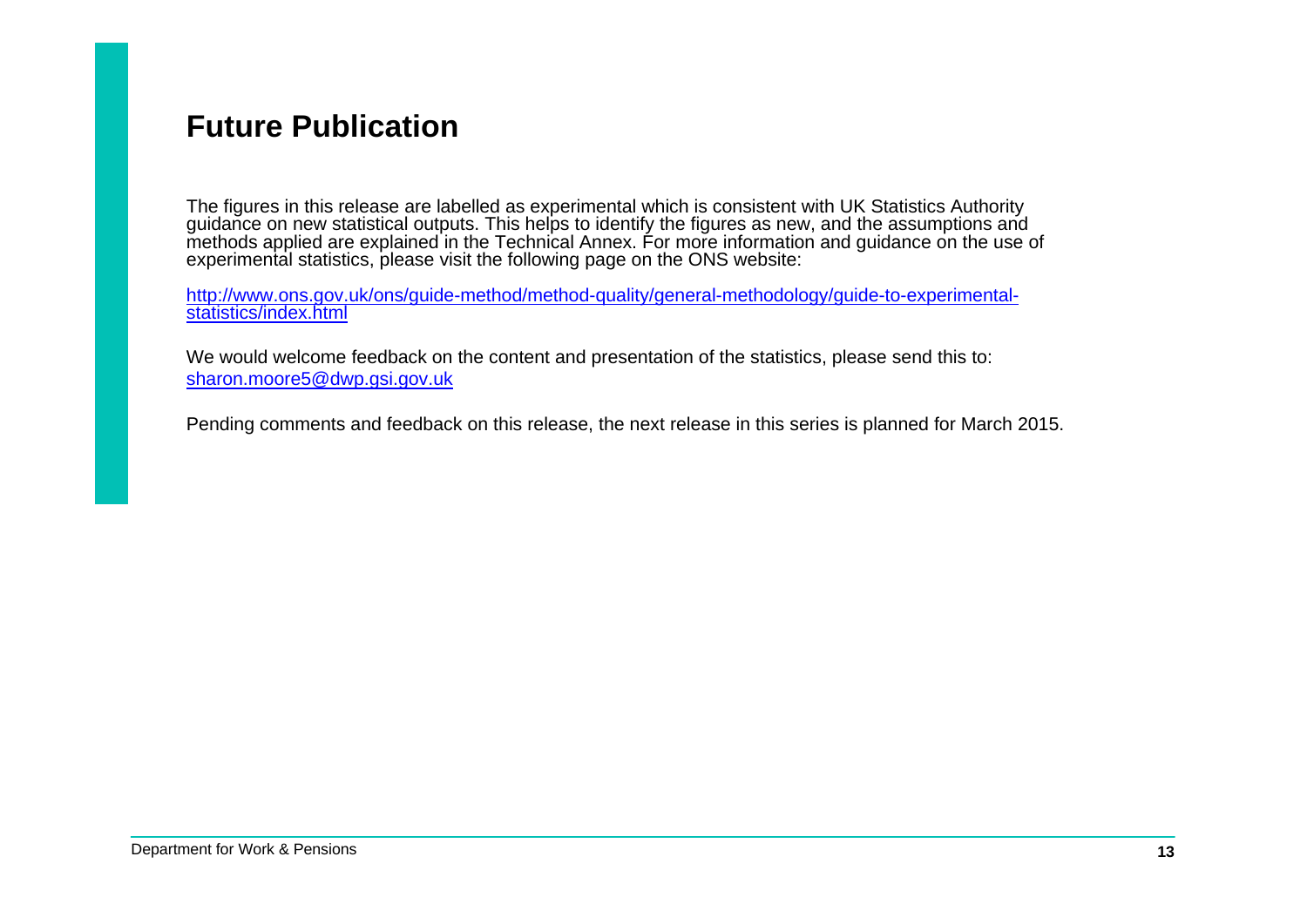### <span id="page-13-0"></span>**Glossary of Terms**

| <b>Term</b>                                               | <b>Definition</b>                                                                                                                                                                                                                                                                                                                                                                                                                                |
|-----------------------------------------------------------|--------------------------------------------------------------------------------------------------------------------------------------------------------------------------------------------------------------------------------------------------------------------------------------------------------------------------------------------------------------------------------------------------------------------------------------------------|
| Out of work benefit                                       | An out of work benefit is defined in the Troubled Families Financial Framework as one of the following:<br>Jobseeker's Allowance, Employment and Support Allowance, Incapacity Benefit, Carer's Allowance, Income<br>Support or Severe Disablement Allowance.                                                                                                                                                                                    |
| Household                                                 | A unit that has been compiled by matching individual DWP records with the Unique Property Reference<br>Number (UPRN) of an address. This may not always reflect the same family unit that a local authority is<br>working with as part of the Troubled Families programme. Further details are in the Technical Annex.                                                                                                                           |
| <b>Main Benefit</b>                                       | When an individual is in receipt of more than one out of work benefit at any one time, a benefit hierarchy has<br>been used to assign a main benefit to that individual. Further details are in the Technical Annex.                                                                                                                                                                                                                             |
| Labour Market System<br>(LMS)                             | A DWP administrative system used by Jobcentre Plus to manage benefit claims.                                                                                                                                                                                                                                                                                                                                                                     |
| Marker                                                    | To identify individuals on the Troubled Families programme DWP has introduced a marker onto its Labour<br>Market System which allows DWP to observe the employment and benefit status of individuals through its<br>administrative data.                                                                                                                                                                                                         |
| P45 Employment                                            | The employment data used in this release is from the Work and Pensions Longitudinal Study and is derived<br>from P45 forms sent to Her Majesty's Revenue & Customs (HMRC) by employers. Historically, low-paid<br>employment has been under-reported and this data source does not cover self-employment. The technical<br>annex includes further detail.                                                                                        |
| <b>Employment start</b>                                   | An employment start is observed from the P45 data. To be included in this release, a P45 employment start<br>must represent a period of employment lasting at least one day, and must follow a spell on an out of work<br>benefit without overlapping.                                                                                                                                                                                           |
| <b>Sustained Employment</b><br>Outcome                    | An employment start that has been observed to last for at least 26 weeks (for Jobseeker's Allowance) or for<br>at least 13 weeks for all other out of work benefits.                                                                                                                                                                                                                                                                             |
| <b>ESF Support for Families</b><br>with Multiple Problems | The European Social Fund Support for Families with Multiple Problems launched in December 2011 and is<br>due to run until March 2015. It supports disadvantaged families, facing multiple barriers to work, to move<br>closer towards and into sustainable employment. The programme is funded by the 2007-2013 European<br>Social Fund (ESF) programme in England, under DWP's arrangements to act as one of the Co-Financing<br>Organisations. |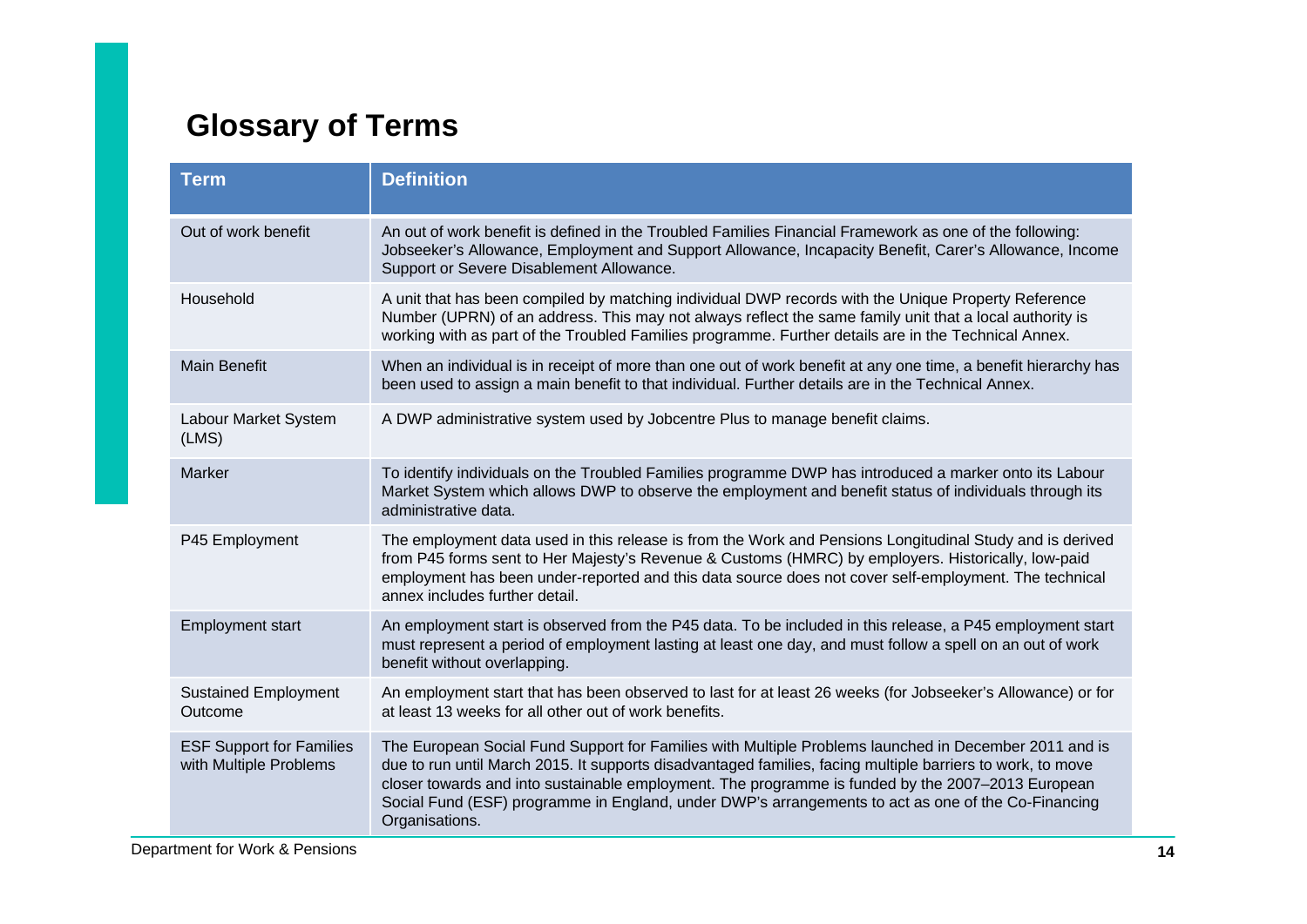### <span id="page-14-0"></span>**Related Publications**

• On 4th March 2013, the Department for Work & Pensions (DWP) and the Department for Communities & Local Government (DCLG) published a joint Delivery Agreement designed to boost employability and employment for Troubled Families:

[https://www.gov.uk/government/uploads/system/uploads/attachment\\_data/file/136344/DWP\\_CLG\\_Troubled\\_F](https://www.gov.uk/government/uploads/system/uploads/attachment_data/file/136344/DWP_CLG_Troubled_Families.pdf) amilies.pdf

- • Full details on eligibility and funding are available via the Troubled Families Financial Framework: https://www.gov.uk/government/uploads/system/uploads/attachment\_data/file/11469/2117840.pdf
- • DCLG regularly publish data on the support offered through local authorities, showing the number of families identified and worked with:

https://www.gov.uk/government/policies/helping-troubled-families-turn-their-lives-around/activity

• DWP has published two previous ad hoc statistical publications which presented emerging analysis of the benefit and employment status of individuals on the Troubled Families programme and identified on DWp systems:

https://www.gov.uk/government/publications/job-starts-for-individuals-on-the-troubled-families-programme https://www.gov.uk/government/publications/job-starts-for-individuals-on-the-troubled-families-programme--2

• DWP publish statistics relating to ESF Support for Families with Multiple Problems: https://www.gov.uk/government/collections/esf-support-for-families-with-multiple-problems-statistics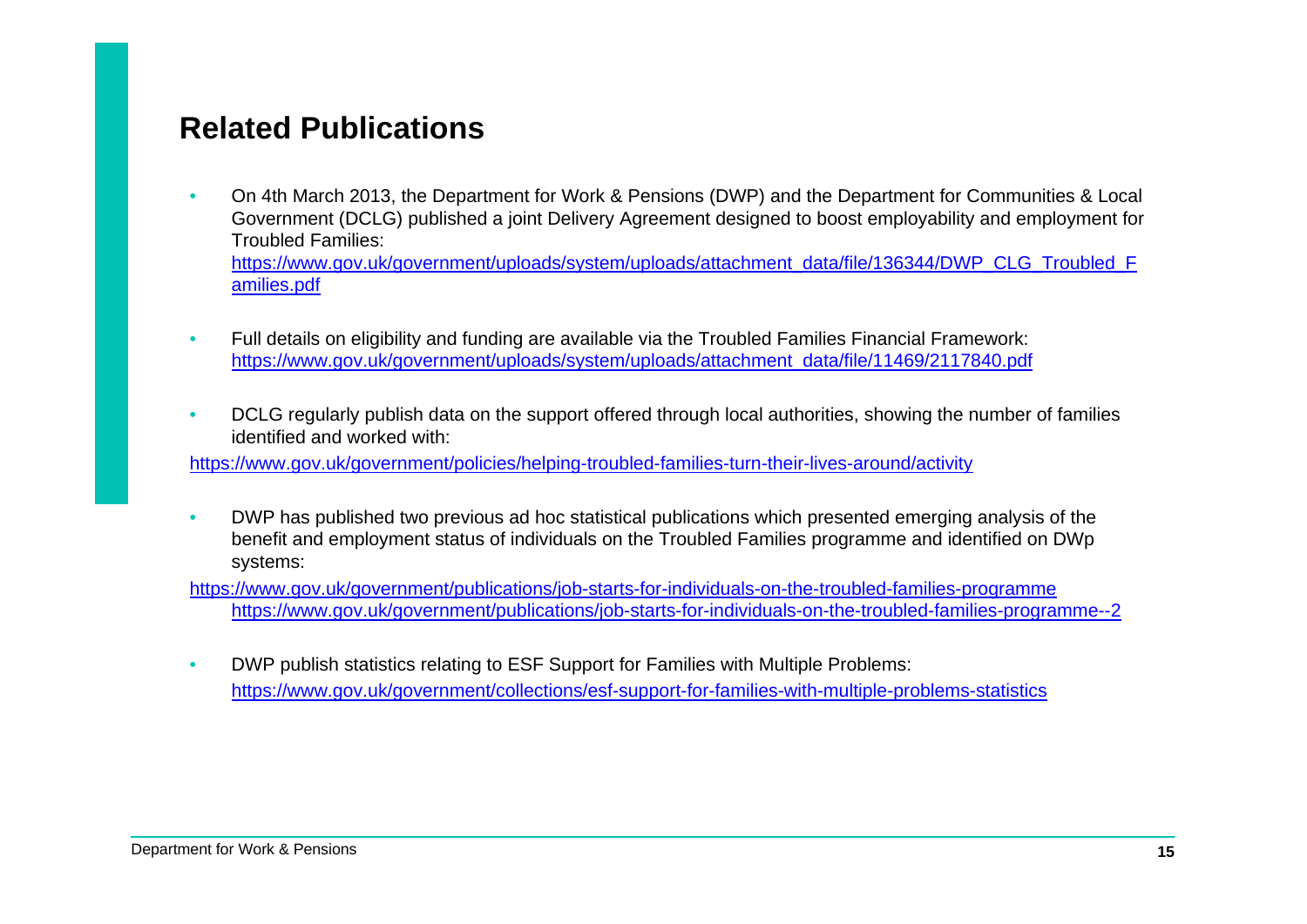### <span id="page-15-0"></span>**Technical Annex - General**

- • Data in this release is based on markers applied to records on DWP's Labour Market System up to the end of July 2014 and benefits information taken from the National Benefits database to the end of April 2014.
- • P45 employment information is included to the end of July 2014, although this is subject to future revision as more information is submitted by employers.
- •All data in this release has been rounded to the nearest 100. Figures may not sum due to rounding.
- • Comparisons with the wider benefit population are taken from DWP's Tabulation Tool using the Working Age Client Group. Figures presented in this tabulation are drawn from more than one source. Jobseeker's Allowance data is drawn from the claimant count published by the Office for National Statistics (ONS) whereas all other figures are from the Work and Pensions Longitudinal Study (WPLS) published by DWP. The tabulation tool can be found at:

http://tabulation-tool.dwp.gov.uk/100pc/tabtool.html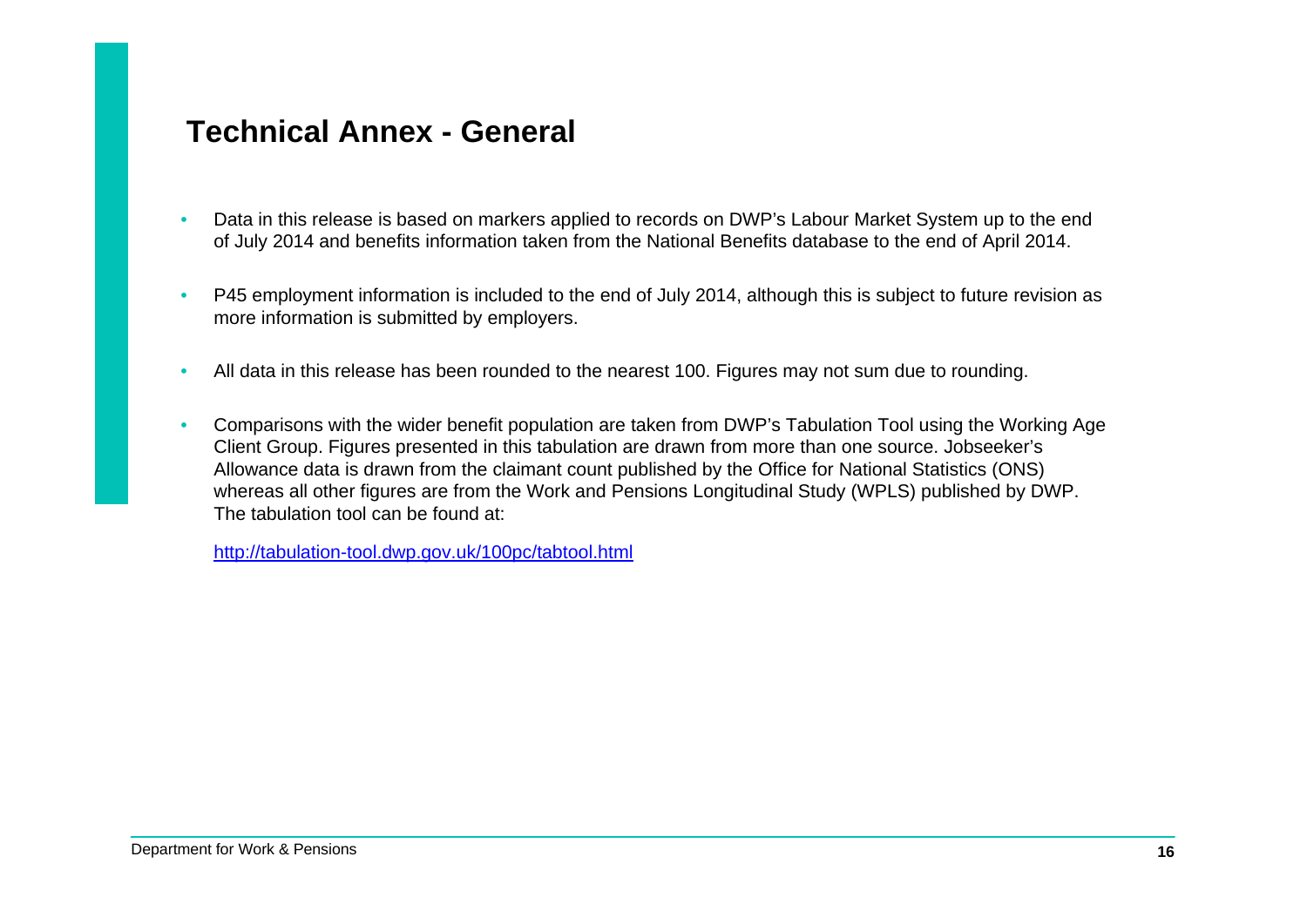### <span id="page-16-0"></span>**Technical Annex - Benefit hierarchy**

- • There are six main benefits which are included as out of work benefits in this analysis. These mirror the benefits set out in DCLG's Financial Framework for local authorities and are: Jobseekers Allowance, Employment and Support Allowance, Incapacity Benefit, Carer's Allowance, Income Support and Severe Disablement Allowance.
- • Individuals in Troubled Families may be in receipt of more than one of these benefits at any one time, although many combinations are not possible concurrently (an individual cannot be in receipt of Jobseeker's Allowance and Employment and Support Allowance at the same time, for instance).
- • When benefits are claimed concurrently, a benefit hierarchy has been used to decide which benefit will be chosen as the "main benefit", with Jobseekers' Allowance ranked highest and Severe Disablement Allowance ranked lowest, Table 6 below sets this out in more detail.
- • P45 employment is ranked after the six benefits in the hierarchy to ensure that an individual will have left all of these benefits before an employment start is counted.
- • Applying this hierarchy allows a status to be assigned for every individual for each day from 1 April 2012 to 30 April 2014 (the latest date for which benefit information is available for this release).

|  |  |  | <b>Table 6: Benefit Hierarchy</b> |
|--|--|--|-----------------------------------|
|--|--|--|-----------------------------------|

| Rank | Benefit status                          |
|------|-----------------------------------------|
|      | Jobseeker's Allowance                   |
| 2    | <b>Employment and Support Allowance</b> |
| 3    | <b>Incapacity Benefit</b>               |
| 4    | Income Support                          |
| 5    | Carer's Allowance                       |
| 6    | Severe Disablement Allowance            |
|      | P45 employment                          |
|      | Not known                               |

#### **An example of how using the hierarchy may affect the "main benefit" status**

Many of those on the Troubled Families programme in receipt of out of work benefits are claiming multiple benefits. For example, at their randomised start date, there were 14,000 individuals claiming Carer's Allowance, but 10,800 of these were also claiming at least one other benefit. Many of these will be "higher ranked" benefits, and therefore the number of participants with Carer's Allowance as their main benefit type will be relatively low.

This will promote higher ranked benefits where individuals are on more than one benefit at the same time.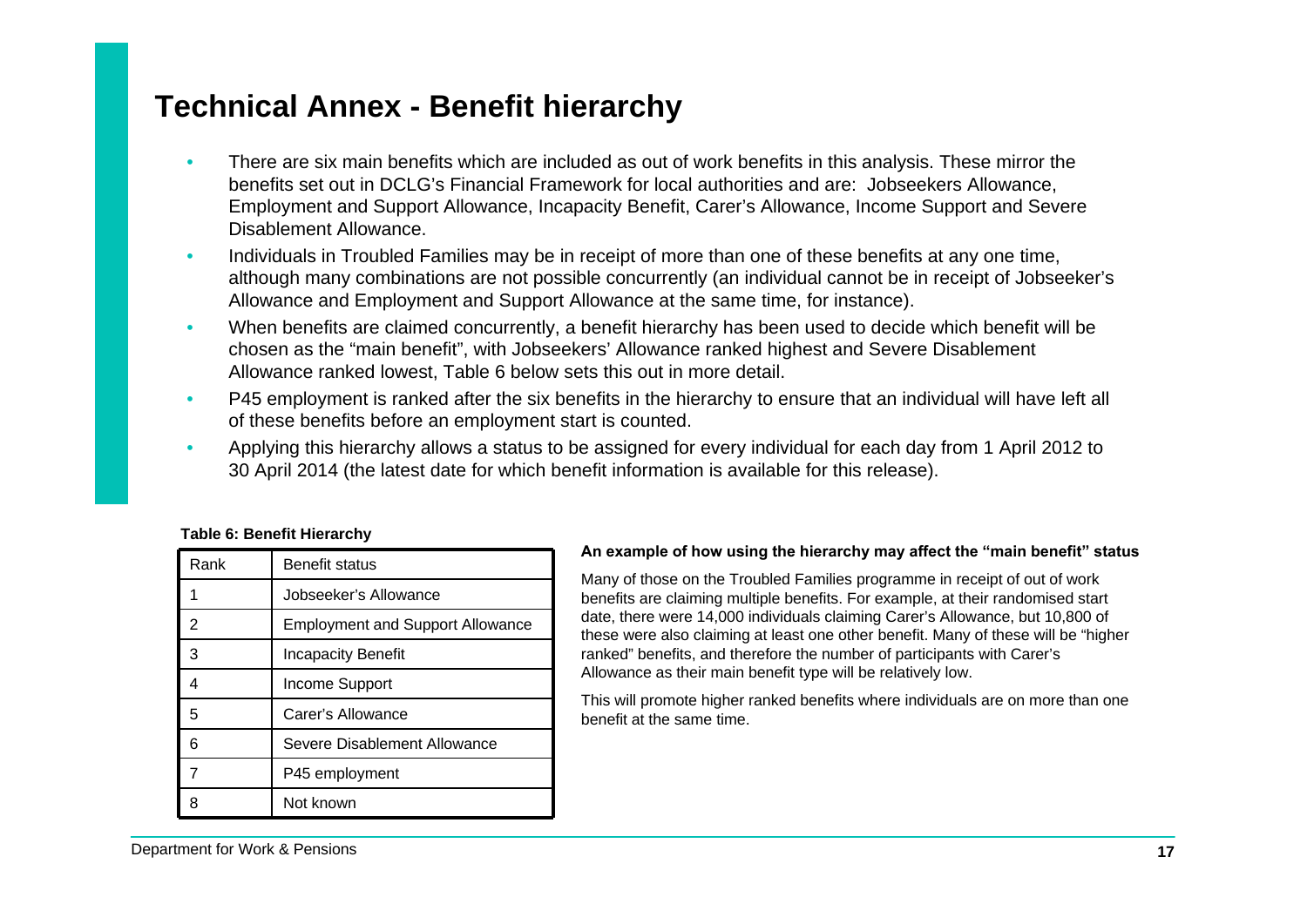### <span id="page-17-0"></span>**Technical Annex - P45 Data**

- • The employment data used in this release is from the Work and Pensions Longitudinal Study and is derived from P45 forms sent to Her Majesty's Revenue & Customs (HMRC) by employers.
- • Prior to April 2013, HMRC only required periods of employment to be notified via a P45 form if earnings were above the Lower Earnings Limit (the level below which no National Insurance contributions are accrued). From April 2013 HMRC required employers to report PAYE information in real time, which improved the coverage of low income employment in the P45 data.
- • Periods of self-employment remain outside of the scope of P45 data and self-employment is not captured in this release.
- • P45 employment start and end dates are estimated by DWP/HMRC when the exact start or end date of a P45 employment spell is not known, other than the date was in a particular tax year.
- • An employment start identified from P45 data does not always mean an individual has stopped claiming benefit – for example, individuals working fewer than 16 hours per week on average may still claim Jobseeker's Allowance. Within the context of this release, an individual must have moved off out-of-work benefit and into P45 employment for the employment start to be observed. In practice this means that for periods where out of work benefit spell and P45 employment records overlap, the benefit takes precedence in the benefit hierarchy outlined on page 18 and the employment start date is recorded as the day after the benefit spell ended.
- • Data in this release uses HMRC P45 data available up to the end of July 2014. Figures are subject to revision as updated P45 data becomes available.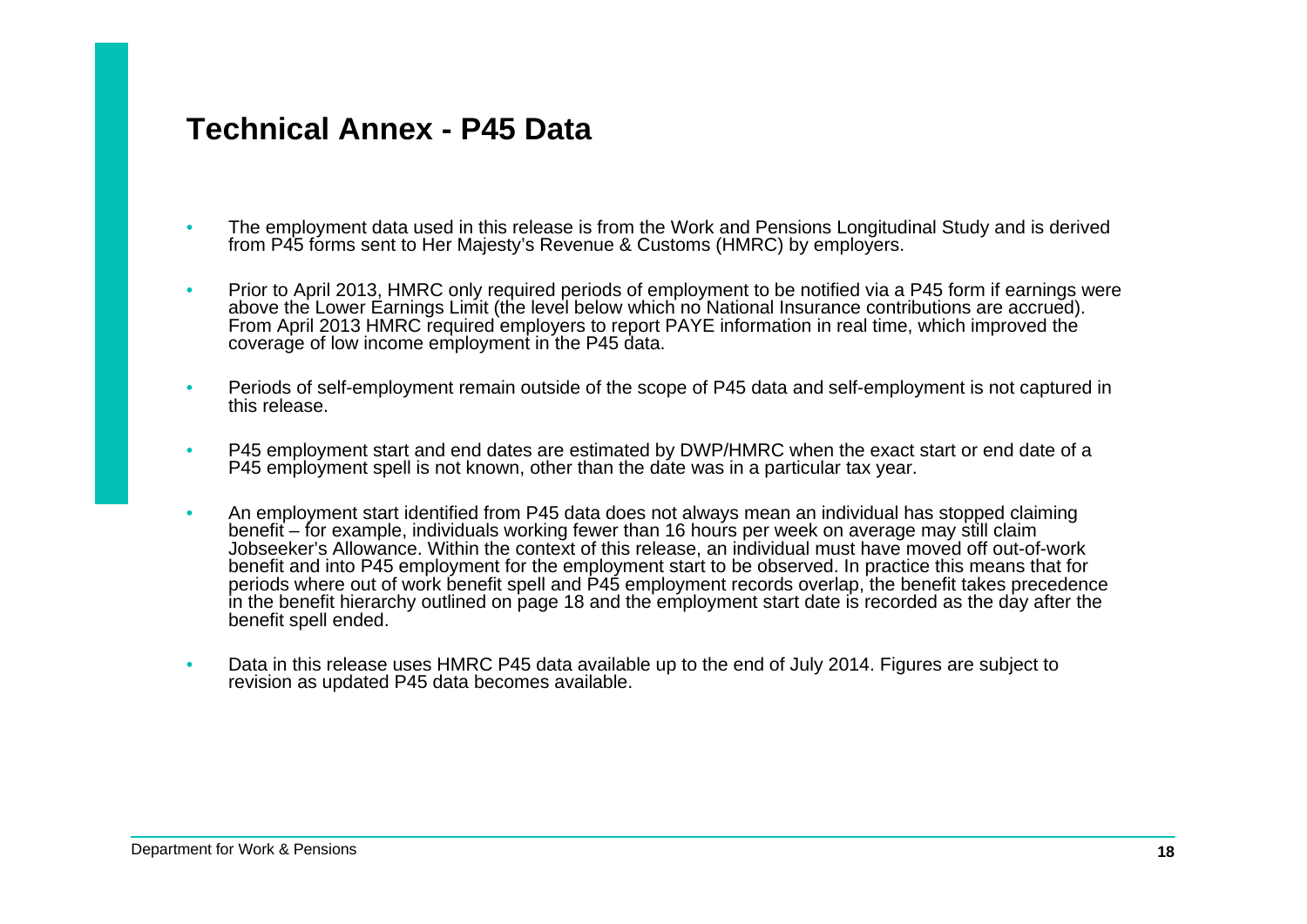### <span id="page-18-0"></span>**Technical Annex - Households**

- •DWP's Labour Market System and administrative datasets record information at the individual level.
- • To allow DWP to estimate outcomes at a family level, Unique Property Reference Numbers (UPRNs) have been used, with individuals at a shared UPRN assumed to be from the same family.
- • Unique Property Reference Numbers (UPRN) are the unique geographic identifiers used in the National Land and Property Gazetteer. The UPRN of a property identifies addresses uniquely (e.g. down to flat level in a block of flats) and has been used to aggregate individual records into household-level units. More infomration can be found on the NPLG website:

http://www.nlpg.org.uk/nlpg/welcome.htm

• There are limitations to this method; aggregating individuals on the basis of address may not always reflect the exact make-up of the families that a local authority is working with.